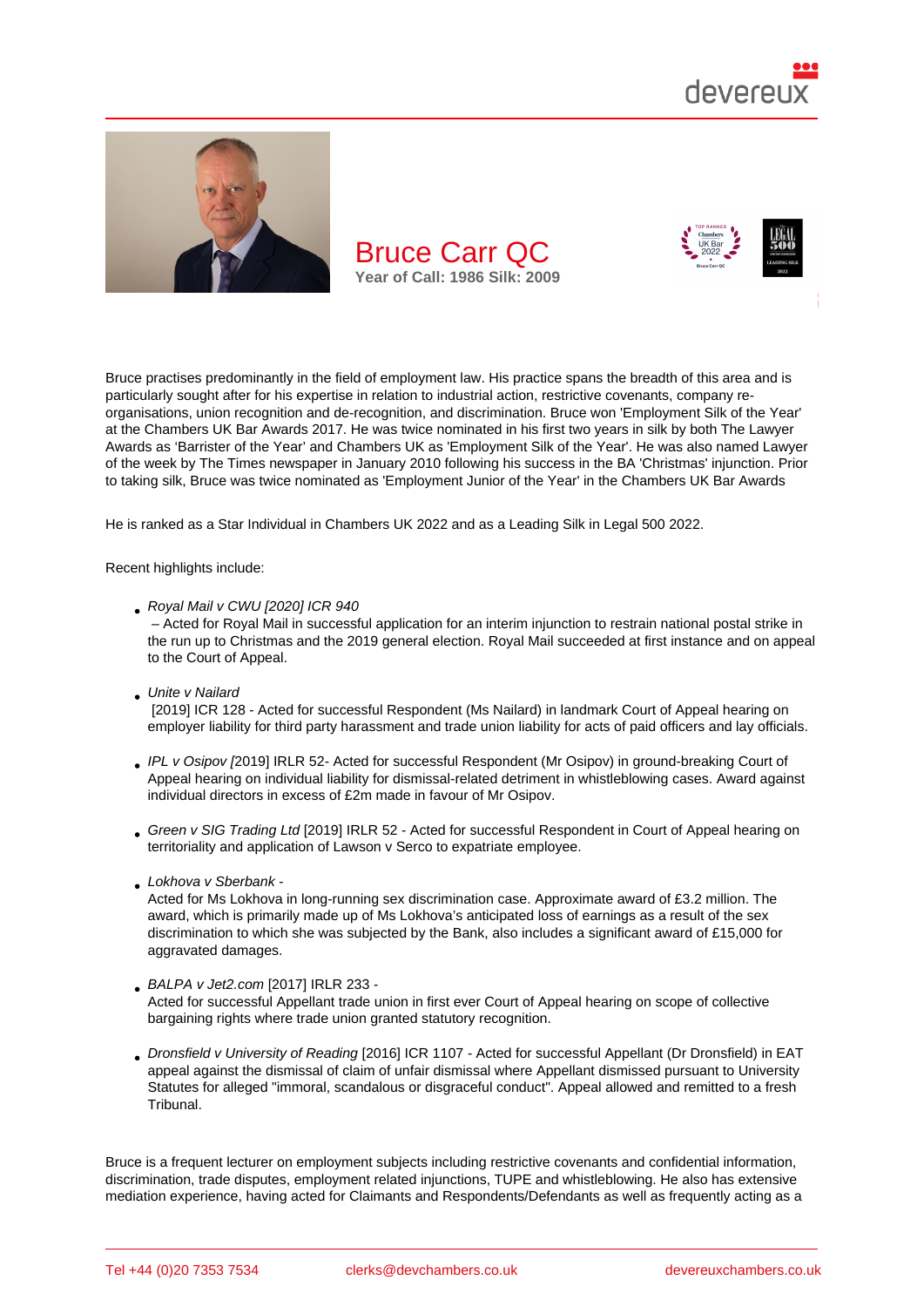jointly appointed mediator. He was appointed as an ACAS Arbitrator in 2019.

He is regularly appointed to conduct internal disciplinary and grievance investigations.

He has been a Recorder (in civil and criminal cases) for over 20 years and in 2019 was appointed as a Deputy High Court Judge.

### Recommendations

Winner of 'Employment Silk of the Year' - Chambers UK Bar Awards 2017

A skilful advocate, widely recognised for his unbeatable expertise in industrial relations and trade union matters. He is also highly proficient in whistle-blowing and discrimination cases. "He is absolutely at the top of his game. He is hugely user-friendly and a fantastic advocate who gets to the heart of the matter; he is succinct and he puts across complex issues in an easy and understandable way." "He is a passionate and effective advocate, and one of his best qualities is that he uses surgical precision to demolish the other side's case." "He is extremely knowledgeable, commercial, approachable and responsive, and he is able to deliver complex advice within exact time-frames." - Star Individual , Chambers UK Bar 2022

"Bruce is extremely user friendly, able to distil complex issues into an easily digestible form, and an excellent advocate." - Employment, Legal 500 2021.

A skilful advocate, widely recognised for his unbeatable expertise in industrial relations and trade union matters. "He's a really strong advocate; incredibly clever and absolutely the person you want to have on your side." "He's a fantastically persuasive advocate with a wealth of knowledge of trade union-related issues. An absolute star for industrial relations work and very easy to work with.". He is also highly proficient in whistle-blowing and discrimination cases - Star Individual , Employment, Chambers UK Bar 2021.

'A real heavy hitter in the employment world. He is a skilled advocate and tenacious at representing his client's interests' - Employment, Legal 500 2021.

"A born advocate who does miracles in the courtroom. He's a brilliant strategist, an excellent tactician and truly a game-changer in the proceedings." "An industrial relations titan and the first choice for complex union-related matters." Acted in Unite v Nailard, obtaining a Court of Appeal judgment establishing that unions were to be held liable for discriminatory acts by lay officials, who are elected but not employed by unions. - Star Individual , Employment, Chambers UK Bar 2020

"He is a first-class act with an assured manner and quiet confidence that leaves clients at ease and the other side scrabbling for a response." - Employment, Legal 500 2020

"Authoritative and thorough. Clients are always impressed." "Really persuasive and very well prepared in court. He is also very pleasant to work with." Acted successfully for the claimant in Osipov v International Petroleum and Others, a case concerning alleged whistle-blowing. - Star Individual , Employment, Chambers UK Bar 2019

'He is very impressive and easy to work with.' - Employment, Legal 500 2019

"Excellent advocate with unparalleled knowledge and experience of employment contract and industrial issues." "A first-class operator and a very smooth advocate. He is top of his game in terms of trade union and collective labour law injunctions." Acted for BALPA in its claim against Jet2.com regarding the scope of the right of a trade union to collectively bargain pursuant to statutory recognition. - Star individual , Employment, Chambers UK 2018

"Highly regarded for industrial action and union work." - Employment, Legal 500 2017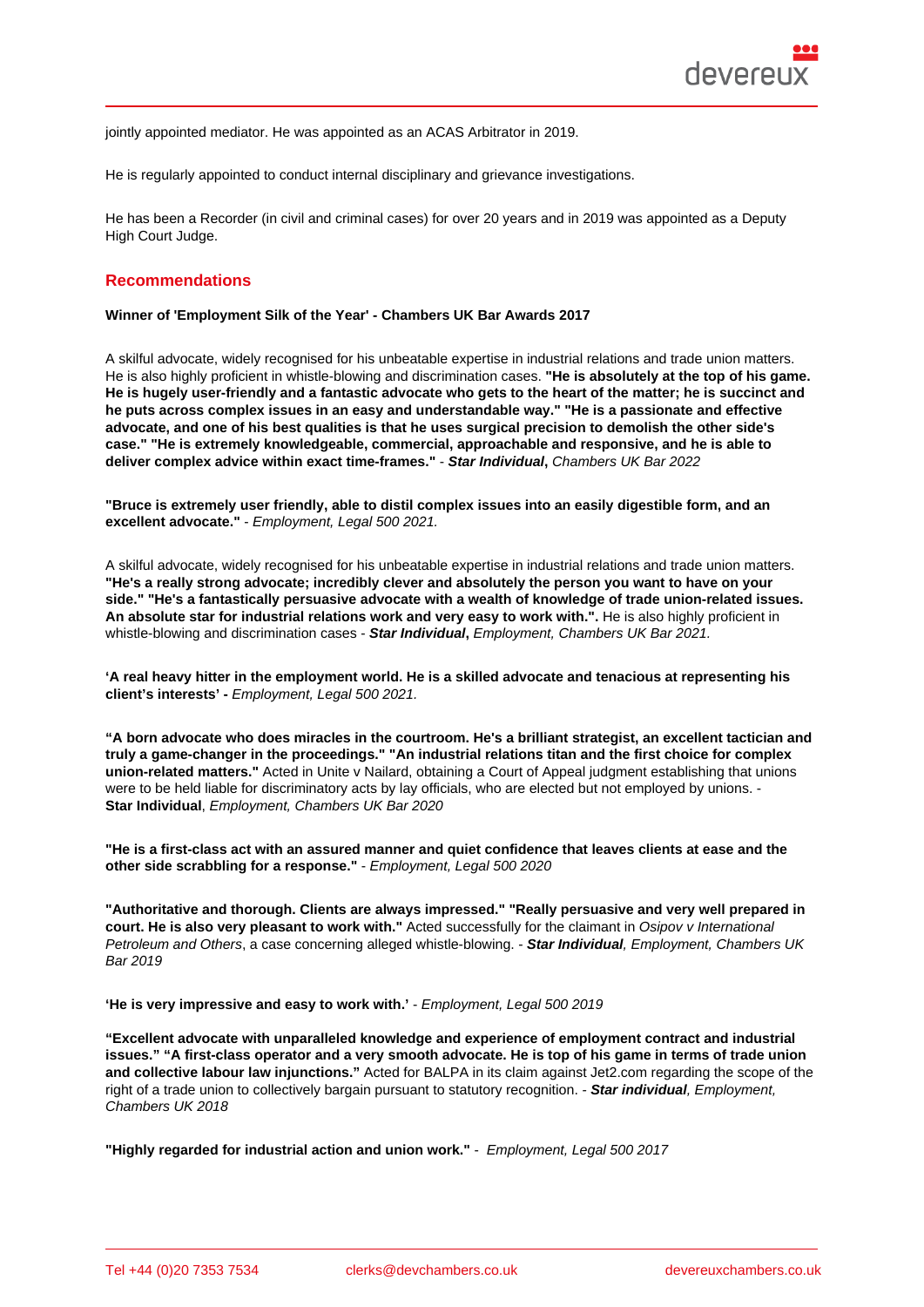"He is an exceptional advocate who is good at both closing submissions and cross-examination. " " Very quickly gets to the nub of the issue and dispels very technical legal arguments from the other side that have no weight with the commercial realities. " Sources also highlight his proficiency in whistle-blowing, discrimination and strikeout cases, alongside his high level of client service and determination that he brings to his cases. Instructed in Lokhova v Sberbank, a high-profile sex discrimination case in which Carr obtained a £3.2 million award for the claimant. - Employment, Chambers UK 2017

"An outstanding advocate, who creates the minimum amount of work for his instructing solicitors along the way." - Employment, Legal 500 2016

"A major figure in industrial relations disputes, whose advice is much sought after. His advocacy style and work ethic are also highly praised, and he was recently engaged in a governmental review of industrial relations law." "A very fluent advocate, who is very user-friendly." "Fantastic to work with, he has an excellent manner with clients." "Straightforward, immensely likeable, pragmatic and solution oriented." Acted in a multimillion pound sex discrimination claim brought against the largest bank in Russia." - Employment, Chambers UK 2016

"He is very client-friendly, and positions his advice strategically and commercially." - Employment, Legal 500 2015

A pre-eminent employment and discrimination expert who has unrivalled experience and expertise on issues relating to industrial relations. He is highly sought after for his union expertise, and has handled significant work for employers in high-profile cases. He is singled out for his courtroom presence and is widely viewed as one of the leading advocates in the business. "He is innovative and has clever ideas about how to tactically deal with situations." "Unflappable, he has a very cool head, and is very calm and authoritative." "Terrier-like, he's a difficult opponent in court but totally charming outside of it." Acted for Lloyds in defending a multi-claimant indirect discrimination and equal pay claim relating to an attempt to harmonise terms and conditions after the bank's acquisition of HBOS. - Employment, Chambers UK 2015

"A robust cross-examiner, who is able to dominate a tribunal" - Employment, Legal 500 2014

"Real gravitas, excellent judgement, great advocacy skills and a calm and commercial manner with clients." His areas of expertise include high-value discrimination claims, contractual issues arising from change management and industrial relations. His recent highlights include his representation of Haringey Council in claims brought by the social workers in charge of Baby P. - Chambers UK 2013

"One of the cleverest and most impressive barristers in this field." He is highly sought after for his expertise in industrial relations, an area in which he is "obviously storming ahead," as evidenced by work on behalf of British Airways. Not only does he combine "excellent commercial judgement with engaging and persuasive advocacy," but he is also "a great team player and willing to roll his sleeves up." - Chambers UK 2012

"A real class act – he never seems to get phased and thinks incredibly fast on his feet." - Legal 500 2011

A standout barrister who provides clients with the full package and presents opponents with a tough fight. An absolute superstar who "rises to any challenge," he has made waves in his first couple of years as silk, not least appearing in the recent BA litigation. "Cool as a cucumber," his flair and charm reassure clients and woo courts. Solicitors hail him for being "witty, diplomatic and blessed with faultless judgment." - Chambers UK 2011

## **Employment**

Bruce Carr QC is an employment practitioner specialising particularly in high value discrimination cases, industrial action and change management (contractual) issues ranging from variation to terms and conditions to restrictive covenants and wrongful dismissal. He also frequently advises and acts in relation to TUPE transfers and other consultation and collective issues.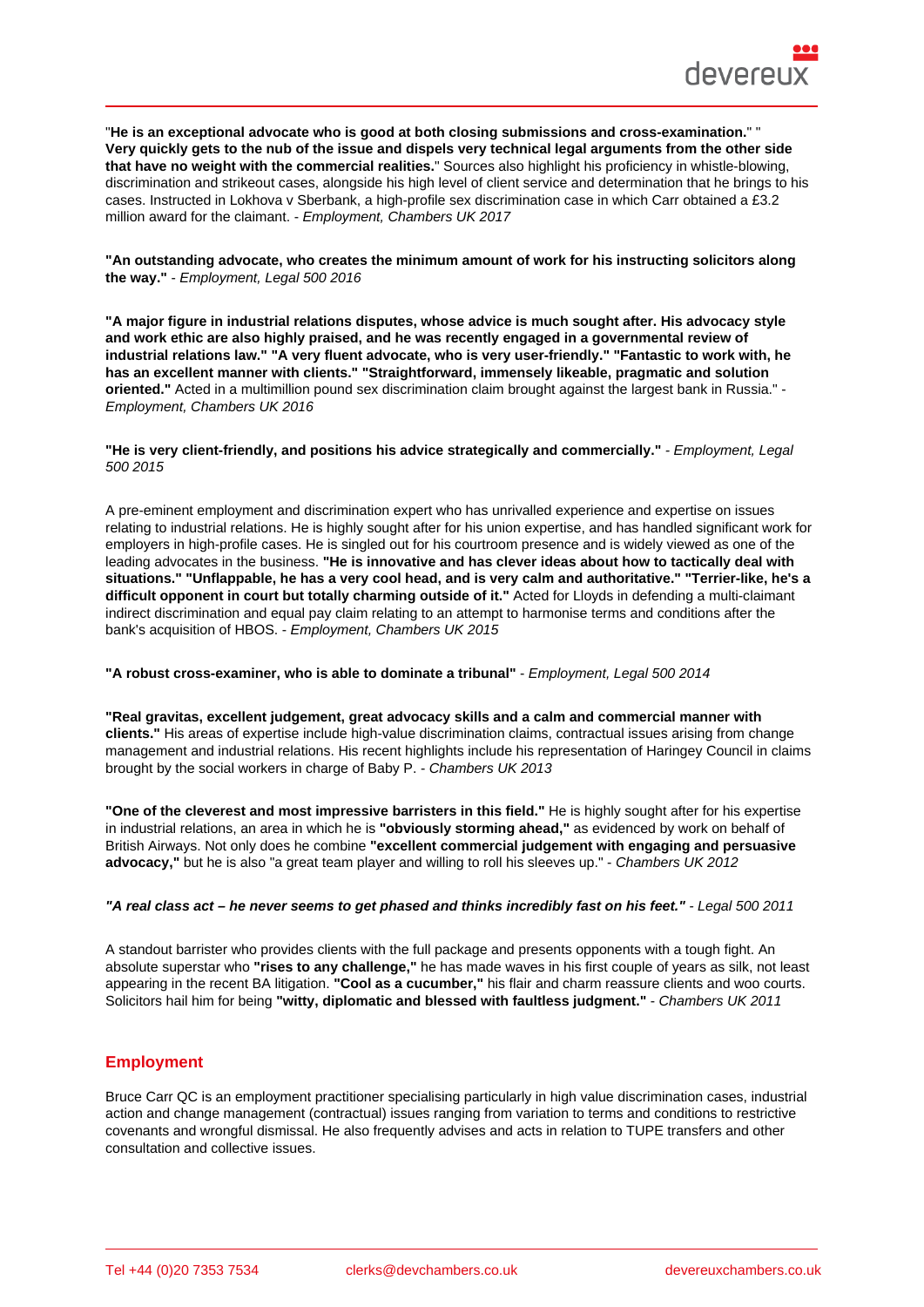Recent notable cases include:

Royal Mail v CWU [2020] ICR 940

 – Acted for Royal Mail in successful application for an interim injunction to restrain national postal strike in the run up to Christmas and the 2019 general election. Royal Mail succeeded at first instance and on appeal to the Court of Appeal.

Unite v Nailard

 [2019] ICR 128 - Acting for successful Respondent (Ms Nailard) in landmark Court of Appeal hearing on liability for third party harassment and trade union liability for acts of lay officials.

- International Petroleum v Osipov [2019] IRLR 52 Acted for successful Respondent (Mr Osipov) in groundbreaking Court of Appeal hearing on individual liability for dismissal-related detriment. Compensation of over £2m awarded against individuals found liable for detriments up to and including dismissal.
- Green v SIG [2019] IRLR 123 Acted for successful Respondent in Court of Appeal hearing on ET [jurisdiction and application of Law](http://bit.ly/2VZU1zZ)son v Serco principles to expatriate employee.
- Lokhova v Sberbank (2016) Acted for Claimant in high profile high-value sex discrimination claim resulting [in record awa](http://bit.ly/2wMRGxy)rd for 2016 of c.£3m.
- BALPA v Jet2 [2017] IRLR 233 Acted for successful trade union in Court of Appeal case on the scope of statutory recognition. First ever Court of Appeal case on extent of collective bargaining rights in relation to 'pay, hours and holidays'
- [Ward & Christ](http://bit.ly/2U7iukr)ou v Haringey [2014] 1 All ER 135 Acted for local authority in Court of Appeal case on application of res judicata principles to internal disciplinary processes in relation to claims brought by social workers in 'Baby P' case.
- [Malone & Ors v British Airwa](http://bit.ly/2TXEnTb)ys Plc [2010] EWCA Civ 1225 acted for British Airways in leading case on incorporation of collectively agreed terms.
- Whitney v Monster Worldwide [2010] EWCA 1312 novation of pension promise by former employer after [TUPE transfer - acted for successfu](http://bit.ly/2TC2B6o)l Respondent (Mr Whitney) in the Court of Appeal.
- British Airways v Unite the Union [2009] EWHC 3541 acted for British Airways in successful injunction [application to restrain Christm](http://bit.ly/2Izo1dQ)as strike action by cabin crew

# **Appointments**

- 2019 Appointed as Deputy High Court Judge
- 2019 Appointed to the ACAS Panel of Arbitrators
- 2014 Appointed to conduct Carr Review of the law governing industrial disputes
- 2009 Appointed Queen's Counsel
- 2002 Appointed to the DRC and EOC Panel
- 2002 Member of Bar Pro Bono Unit case reviewing panel
- 2001 Appointed Junior Counsel to the Crown (A Panel)
- 2000 Appointed Recorder